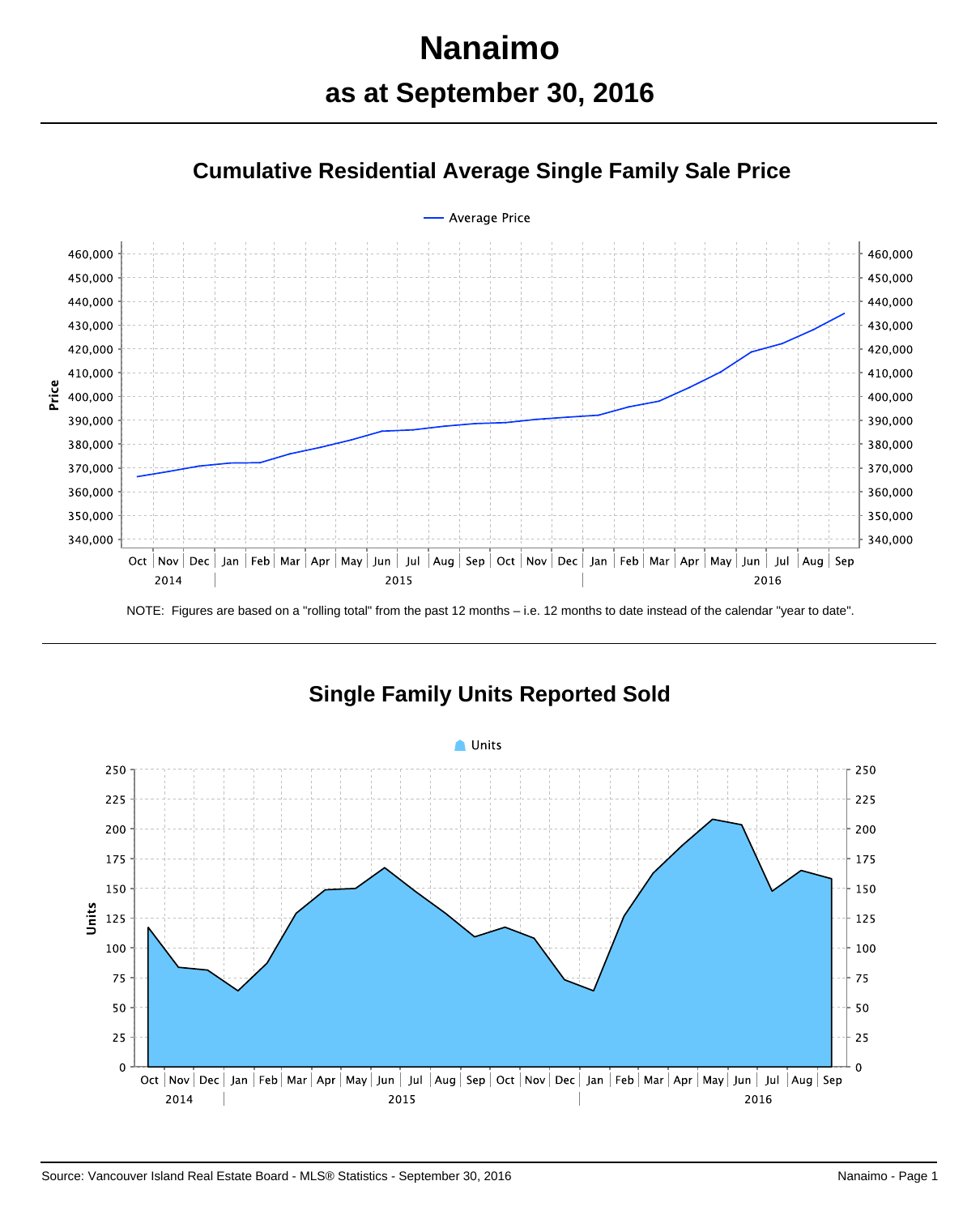## **Comparative Activity by Property Type**

|                               |              | <b>Current Month</b> |          | 12 Months to Date |               |          |  |  |  |  |
|-------------------------------|--------------|----------------------|----------|-------------------|---------------|----------|--|--|--|--|
|                               | This Year    | Last Year            | % Change | This Year         | Last Year     | % Change |  |  |  |  |
| Lots                          |              |                      |          |                   |               |          |  |  |  |  |
| <b>Units Listed</b>           | 8            | 10                   | $-20%$   | 182               | 188           | $-3%$    |  |  |  |  |
| <b>Units Reported Sold</b>    | 16           | 7                    | 129%     | 153               | 133           | 15%      |  |  |  |  |
| Sell/List Ratio               | 200%         | 70%                  |          | 84%               | 71%           |          |  |  |  |  |
| <b>Reported Sales Dollars</b> | \$3,030,400  | \$1,305,800          | 132%     | \$26,915,251      | \$21,512,922  | 25%      |  |  |  |  |
| Average Sell Price / Unit     | \$189,400    | \$186,543            | 2%       | \$175,917         | \$161,751     | 9%       |  |  |  |  |
| <b>Median Sell Price</b>      | \$174,250    |                      |          | \$159,900         |               |          |  |  |  |  |
| Sell Price / List Price       | 106%         | 96%                  |          | 99%               | 95%           |          |  |  |  |  |
| Days to Sell                  | 142          | 185                  | $-23%$   | 184               | 193           | -5%      |  |  |  |  |
| <b>Active Listings</b>        | 60           | 118                  |          |                   |               |          |  |  |  |  |
|                               |              |                      |          |                   |               |          |  |  |  |  |
| <b>Single Family</b>          |              |                      |          |                   |               |          |  |  |  |  |
| <b>Units Listed</b>           | 182          | 173                  | 5%       | 2,108             | 2,168         | $-3%$    |  |  |  |  |
| <b>Units Reported Sold</b>    | 158          | 109                  | 45%      | 1,714             | 1,409         | 22%      |  |  |  |  |
| Sell/List Ratio               | 87%          | 63%                  |          | 81%               | 65%           |          |  |  |  |  |
| <b>Reported Sales Dollars</b> | \$75,317,208 | \$42,706,571         | 76%      | \$745,394,116     | \$547,562,226 | 36%      |  |  |  |  |
| Average Sell Price / Unit     | \$476,691    | \$391,803            | 22%      | \$434,886         | \$388,618     | 12%      |  |  |  |  |
| <b>Median Sell Price</b>      | \$421,000    |                      |          | \$400,000         |               |          |  |  |  |  |
| Sell Price / List Price       | 98%          | 96%                  |          | 98%               | 97%           |          |  |  |  |  |
| Days to Sell                  | 24           | 37                   | $-36%$   | 33                | 42            | $-22%$   |  |  |  |  |
| <b>Active Listings</b>        | 233          | 439                  |          |                   |               |          |  |  |  |  |
| <b>Condos (Apt)</b>           |              |                      |          |                   |               |          |  |  |  |  |
| <b>Units Listed</b>           | 39           | 35                   | 11%      | 476               | 499           | $-5%$    |  |  |  |  |
| <b>Units Reported Sold</b>    | 30           | 28                   | 7%       | 400               | 270           | 48%      |  |  |  |  |
| Sell/List Ratio               | 77%          | 80%                  |          | 84%               | 54%           |          |  |  |  |  |
| <b>Reported Sales Dollars</b> | \$8,139,260  | \$6,569,287          | 24%      | \$93,876,608      | \$59,464,820  | 58%      |  |  |  |  |
| Average Sell Price / Unit     | \$271,309    | \$234,617            | 16%      | \$234,692         | \$220,240     | 7%       |  |  |  |  |
| <b>Median Sell Price</b>      | \$245,000    |                      |          | \$223,840         |               |          |  |  |  |  |
| Sell Price / List Price       | 97%          | 97%                  |          | 98%               | 96%           |          |  |  |  |  |
| Days to Sell                  | 42           | 99                   | $-58%$   | 87                | 89            | $-2%$    |  |  |  |  |
| <b>Active Listings</b>        | 67           | 157                  |          |                   |               |          |  |  |  |  |
| <b>Condos (Patio)</b>         |              |                      |          |                   |               |          |  |  |  |  |
| <b>Units Listed</b>           | 1            | 5                    | $-80%$   | 84                | 76            | 11%      |  |  |  |  |
| <b>Units Reported Sold</b>    | 3            | 4                    | $-25%$   | 72                | 62            | 16%      |  |  |  |  |
| Sell/List Ratio               | 300%         | 80%                  |          | 86%               | 82%           |          |  |  |  |  |
| <b>Reported Sales Dollars</b> | \$1,048,900  | \$946,400            | 11%      | \$21,087,257      | \$17,619,280  | 20%      |  |  |  |  |
| Average Sell Price / Unit     | \$349,633    | \$236,600            | 48%      | \$292,879         | \$284,182     | 3%       |  |  |  |  |
| <b>Median Sell Price</b>      | \$336,000    |                      |          | \$310,000         |               |          |  |  |  |  |
| Sell Price / List Price       | 100%         | 97%                  |          | 98%               | 97%           |          |  |  |  |  |
| Days to Sell                  | 21           | 11                   | 84%      | 24                | 44            | $-45%$   |  |  |  |  |
| <b>Active Listings</b>        | 9            | 8                    |          |                   |               |          |  |  |  |  |
| <b>Condos (Twnhse)</b>        |              |                      |          |                   |               |          |  |  |  |  |
| <b>Units Listed</b>           | 23           | 19                   | 21%      | 352               | 290           | 21%      |  |  |  |  |
| <b>Units Reported Sold</b>    | 27           | 18                   | 50%      | 276               | 199           | 39%      |  |  |  |  |
| Sell/List Ratio               | 117%         | 95%                  |          | 78%               | 69%           |          |  |  |  |  |
| <b>Reported Sales Dollars</b> | \$7,666,394  | \$4,597,737          | 67%      | \$75,093,896      | \$53,167,420  | 41%      |  |  |  |  |
| Average Sell Price / Unit     | \$283,941    | \$255,430            | 11%      | \$272,079         | \$267,173     | 2%       |  |  |  |  |
| <b>Median Sell Price</b>      | \$251,000    |                      |          | \$259,000         |               |          |  |  |  |  |
| Sell Price / List Price       | 98%          | 95%                  |          | 98%               | 97%           |          |  |  |  |  |
| Days to Sell                  | 23           | 68                   | $-67%$   | 37                | 73            | $-49%$   |  |  |  |  |
| <b>Active Listings</b>        | 53           | 62                   |          |                   |               |          |  |  |  |  |
|                               |              |                      |          |                   |               |          |  |  |  |  |

**PLEASE NOTE: SINGLE FAMILY** property does NOT INCLUDE acreage with house, condominiums, duplex/triplex, mobile homes/on pad, single family waterfront or single family strata. **LOTS** do NOT INCLUDE acreage or waterfront acreage.